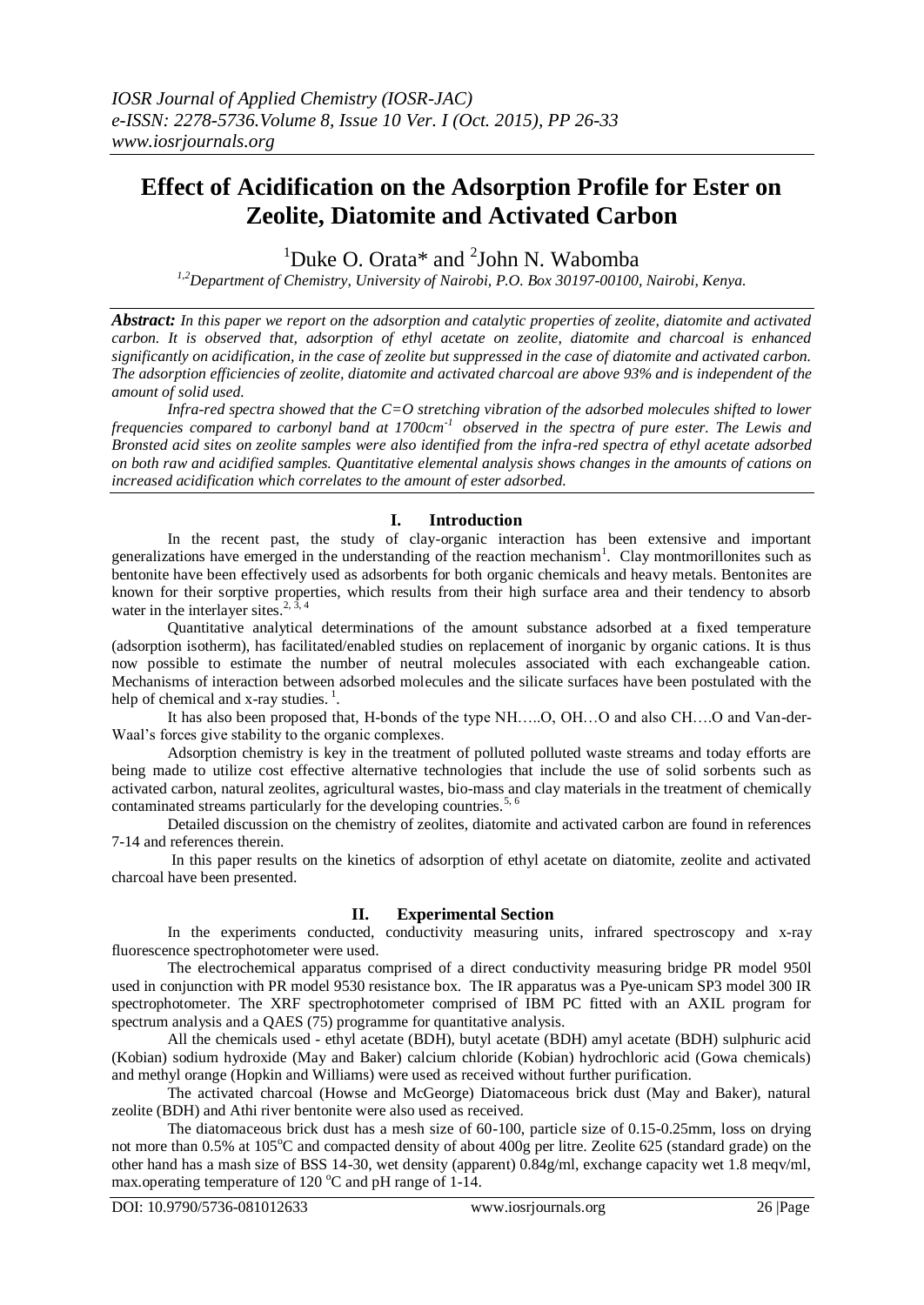The Athi river bentonite has a mesh size ranging from 150 to 200, a pH of 9.2 and a cation exchange capacity (CEC) 1. 18 –1.23 mM/g and a pH of 9.2 (Orata *et al*, 1999).

## **III. Results and Discussion**

### **Conductometric Determination of Amounts Of Ethyl Acetate Adsorbed On Solid Support/Host Matrix. (i) Ethyl acetate adsorbed on zeolite**

In the set of experiments to be discussed the key objective was to study the effect of solid support/host matrix ( zeolite, bentonite, activated carbon and diatomite) on the hydrolysis of esters. Samples of zeolite weighing 1.0g, 2.0g, 3.0g, 4.0g and 5g were accurately measured in triplicate. Equal amounts of distilled water (wt/wt) were added to the zeolite -ethyl acetate mixture to generate a thin slurry. The slurry was left to stand for 12 hours before the volumes of the solutions were made upto 50mls.

After 12 hours one set of the resultant solutions was filtered using the Watmann no.1 filter paper with a diameter of 125 mm. The filtrate temperature was kept constant  $25^{\circ}$ C and hydrolyzed by equal volumes of 0.0025M NaOH solution.

Conductivity measurements were made, with the time of mixing being the zero point of the reaction. The process was repeated with the other sets of solutions after 24 hours and 36 hours respectively.

To determine the concentration of the non-adsorbed ester, the slopes of the plot of conductivity versus time for the solutions were matched to those obtained from the hydrolysis of varying concentrations of ester with 0.0025M NaOH. The results obtained are shown in Table 1 below

|                      | <b>MASS OF ZEOLITE</b>                           |       |       |       |       |  |  |
|----------------------|--------------------------------------------------|-------|-------|-------|-------|--|--|
| <b>TIME INTERVAL</b> | 3.0g<br>. Og<br>5.0g<br>4.0 <sub>g</sub><br>2.0g |       |       |       |       |  |  |
| (hrs)                |                                                  |       |       |       |       |  |  |
|                      | 99.65                                            | 99.94 | 99.85 | 99.80 | 99.65 |  |  |
|                      | 99.70                                            | 99.95 | 99.90 | 99.81 | 99.70 |  |  |
| 30                   | 99.66                                            | 99.96 | 99.86 | 99.78 | 99.65 |  |  |

**Table 1:** Amount (%) of ethyl acetate adsorbed on natural zeolite

## **(ii) Ethyl acetate adsorbed in, Diatomite and Activated Carbon**

The procedure for the adsorption of ethyl acetate on dioatomite and activated carbon and the subsequent hydrolysis is similar to that described in (i). The hydrolysis of the non-adsorbed ethyl acetate in the filtered solutions was monitored by observing the changes in electrical conductance during the reaction process. The reaction temperature was maintained at  $25^{\circ}$ C. The data obtained was analyzed and the results presented as percentages shown in Tables 2 and 3 respectively.

|                      | <b>MASS OF DIATOMITE</b>                        |       |       |       |       |  |
|----------------------|-------------------------------------------------|-------|-------|-------|-------|--|
| <b>TIME INTERVAL</b> | 2.0g<br>3.0g<br>4.0 <sub>g</sub><br>.0g<br>5.0g |       |       |       |       |  |
| 12 hours             | 99.51                                           | 99.55 | 99.58 | 99.63 | 99.64 |  |
| 24 hours             | 99.45                                           | 99.46 | 99.53 | 99.53 | 99.63 |  |
| 36 hours             | 99.40                                           | 99.43 | 99.50 | 99.55 | 99.60 |  |

**Table 2:** % Ethyl acetate adsorbed on diatomite

| <b>Table 3:</b> % Ethyl acetate adsorbed on activated carbon |                                 |       |       |       |       |
|--------------------------------------------------------------|---------------------------------|-------|-------|-------|-------|
|                                                              | <b>MASS OF ACTIVATED CARBON</b> |       |       |       |       |
| <b>TIME INTERVAL</b>                                         | .0g                             | 2.0g  | 3.0g  | 4.0g  | 5.0g  |
| 12 hours                                                     | 99.93                           | 99.84 | 99.45 | 99.57 | 98.83 |
| 24 hours                                                     | 99.90                           | 99.58 | 99.48 | 99.15 | 98.45 |
| 36 hours                                                     | 99.87                           | 99.55 | 99.57 | 99.00 | 98.10 |

The results show that all the three solid supports considered i.e. zeolite, diatomite and activate carbon are excellent adsorbents of ethyl acetate. Well over 98% of the ethyl acetate remained adsorbed on the different quantities of the solids used throughout the time of study. It is however, important to note that, the threshold for effective adsorption peaks at 1.0g of the solid host matrix. This can be remotely considered as the adsorption saturation point as no significant changes are observed for the higher masses.

In the case of diatomite we observe slight increase in the amount of ethyl acetate adsorbed with increasing amount of diatomite. While for activated carbon and zeolite we observe a decrease in the amount of ester adsorbed as the amount of solid host matrix is increased. The effect is however more pronounced in activated carbon than in zeolite.

When similar experiments were repeated but now in a solution of 0.04M Ethyl acetate in 50mls of solution, maximum ester adsorption was obtained in the case of 1.0gm of activated charcoal, 2.0gms of zeolite and 5.0gms of diatomite.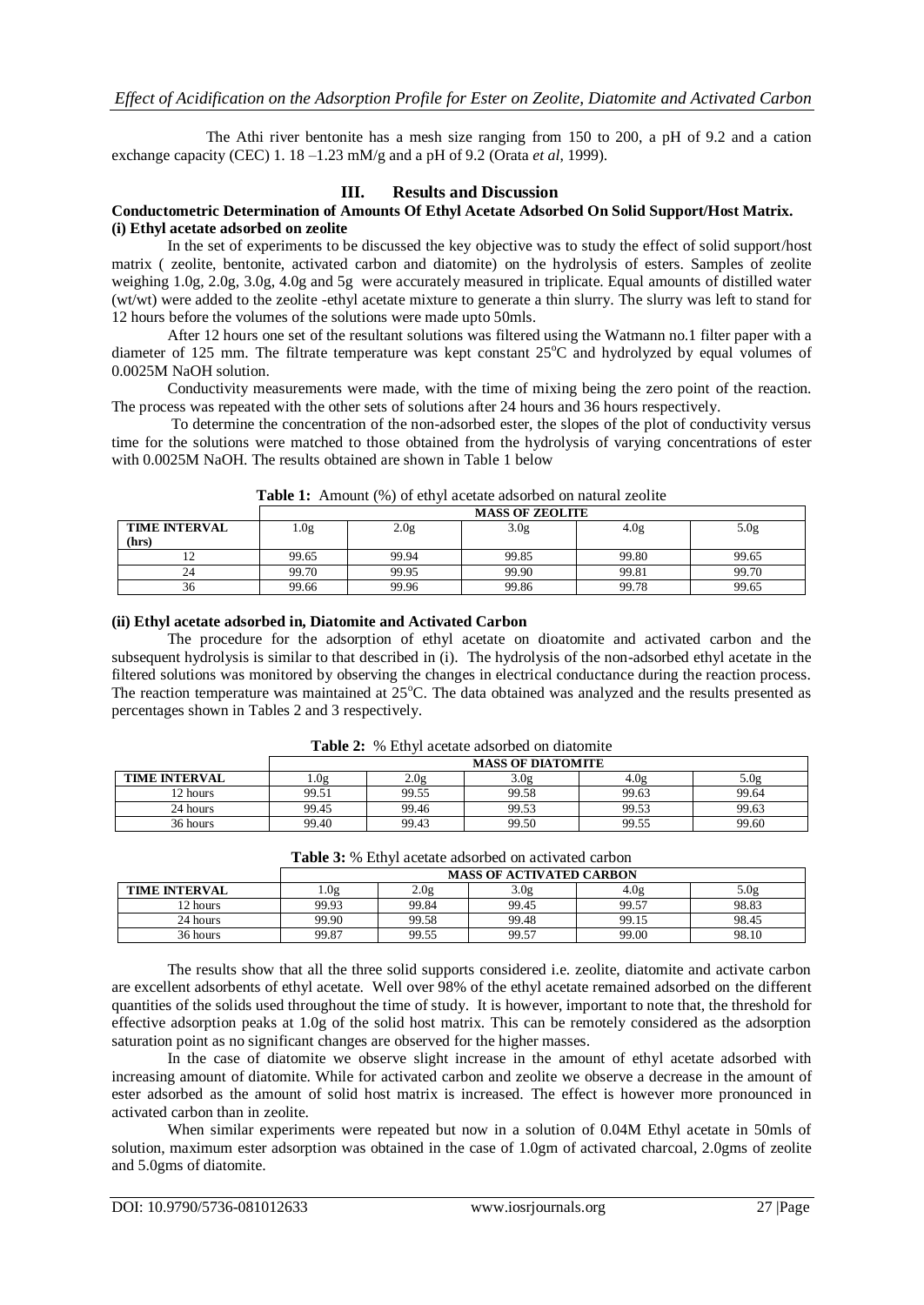#### **(iii) Ethyl acetate adsorbed on acid-activated zeolite, diatomite and activated charcoal.**

Several samples of acid activated zeolite, diatomite and charcoal were prepared by mixing the solids with Sulphuric acid at a pre - determined acid : solid ratio (wt/wt) i.e sample A(1:1), sample B (2:1), sample C  $(3:1)$ , sample D  $(4:1)$  and sample E  $(5:1)$  for each solid.

The resulting slurry from the mixture was dried at  $150^{\circ}$  C for 24 hrs. After drying, the slurry was washed repeatedly with hot distilled water and the solid residue dried again in the oven at  $90^{\circ}$ C for 24 hrs. The samples A,B,C,D and E were used in the adsorption experiments involving ethyl acetate and were also subjected to IR and XRF analysis.

1.5 gms from each of the dried samples A, B, C, D and E were taken and placed into separate flasks. To each flask containing the sample, 0.2 mls of the 10.22 M ethyl acetate solution were added followed by 1.5mls of distilled water to generate a thin a slurry. The slurry was left to stand for 12 hrs to allow for ethyl acetate adsorption to take place before the volume was made to 50ml. The resultant solutions in the flasks were then left to stand for 36 hrs, filtered and the filtrates hydrolyzed by the 0.0025 M NaOH at  $25^{\circ}$ C.

Conductivity measurements were made as already described. The percentages of ethyl acetate adsorbed as shown in Figure 1 below.



**Figure 1:** Graph of (%) ethyl acetate adsorbed versus acid:solid ratio for the different solid supports.

Plots of ethyl acetate adsorbed versus the acid : solid ratio yields linear graphs for the different solid host matrices used.

For zeolite it was observed that there is an almost direct linear relationship between the amount of ethyl acetate adsorbed and the acid : solid ratio. The situation is however different for diatomite and activated carbon whereby the amount of ethyl acetate adsorbed is inversely proportional to the acid : solid ratio.The ethyl acetate adsorbed decreases with the increase in the acid : solid ratio. This implies that the ability of zeolite to adsorb ethyl acetate can be enhanced when higher acid ratios are used .

For diatomite and charcoal, adsorption abilities are significantly reduced on acidification.The rate of decrease in the amount of ethyl acetate adsorbed versus the acid to solid ratio is greater in the case of activated charcoal as compared to diatomite.

In the case of activated carbon, for every increase by one unit of acid in the acid : solid ratio, the ability to adsorb ethyl acetate diminishes by an average of 7.02 %. The decline in diatomite is about 1.53% for every increase by one unit of acid in the acid to solid ratio.On the other hand there is no significant increase in the % ethyl acetate adsorbed versus the acid : solid ratio in the case of zeolite. We propose that, the observed effect of acidification on the adsorption profile of the ester on the solid host matrices, is a function of the population of 'adsorbable' active protons on the solid host matrix, with the latter depending on the nature of the solid support.

#### **(iv) X.R.F analysis of the raw and acid activated solid samples**

X-ray flourescence analysis was used to determine the elemental composition of raw and acid activated zeolite diatomite, and activated charcoal. The acidified samples of zeolite diatomite and activated carbon were prepared by mixing the solid support with conc. sulphuric acid at a predetermined acid to clay ratios(wt/wt) i.e sample A1 (1:1), sample A3 (3:1) and sample A5 (5:1). The source of radiation was  $^{109}$ Cd. Pellet formation procedure was adopted for the sample preparation. Manual pulverization of the sample in an agate mortar helped reduce particle size to less than 50 microns. Thin pallets diluted with pure starch powder were used in the sample analysis.

In each case the sample was well spread on an area which covers the opening of the source, i.e. the measurements were performed in the same geometry as calibration procedure. A set of 3 pellets was pressed out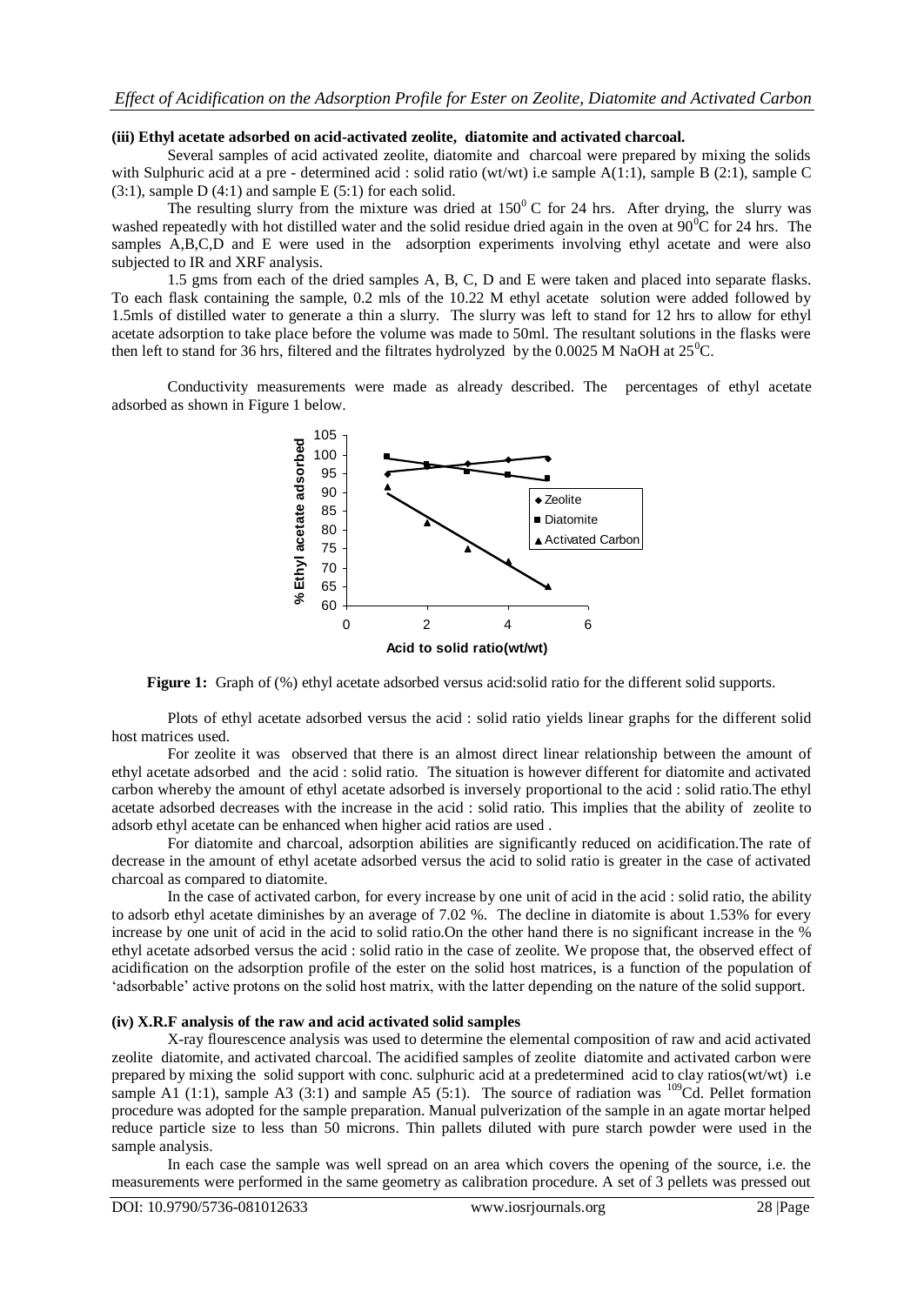of each diluted sample mixture and results of complete analysis computed. Reproducibility of the results was achieved with overall accuracy abtained within 4%. Statistical errors didn't exceed 2%.

The results obtained from pressed pellets made of the raw and acid activated zeolite, diatomite and activated carbon are as shown in Tables 4-6 below.

|                | % METAL CONCENTRATION |        |        |        |  |
|----------------|-----------------------|--------|--------|--------|--|
| <b>ELEMENT</b> | Raw                   | Αl     | A.     |        |  |
|                | 1.14                  |        | 0.26   | 0.12   |  |
| Сa             | 1.69                  | 0.25   | 0.1    | 0.17   |  |
| Mn             | 0.12                  | 0.01   | 0.014  | 0.015  |  |
| Fe             | 0.0628                | 0.02   | 0.044  | 0.0663 |  |
| Ni             |                       |        |        |        |  |
| Cu             | 0.0012                | 0.0052 | 0.0021 | 0.004  |  |
| Zn             | 0.001                 | 0.0027 | 0.0025 | 0.0065 |  |

**Table 4:** Elemental composition of raw and acidified charcoal.

|  |  |  | Table 5: Elemental composition of raw and acidified diatomite |
|--|--|--|---------------------------------------------------------------|
|--|--|--|---------------------------------------------------------------|

|                | % METAL CONCENTRATION |        |        |        |  |
|----------------|-----------------------|--------|--------|--------|--|
| <b>ELEMENT</b> | Raw                   | Al     | A3     | A      |  |
| v              | 1.4                   | 0.73   | 0.88   | 1.25   |  |
|                | L.J                   | 0.61   | 0.6    | 0.68   |  |
| Mn             | 0.0219                |        | 0.026  |        |  |
| Fe             | l.64                  | 0.73   | 0.8    | 0.97   |  |
| Ni             | 0.0062                | 0.0052 | 0.0079 |        |  |
|                | 0.0077                | 0.0043 | 0.0044 | 0.0021 |  |
| Zn             | 0.0135                | 0.0074 | 0.0096 | 0.0068 |  |

**Table 6:** Elemental composition of raw and acidified zeolite

|                | % METAL CONCENTRATION |        |        |       |  |
|----------------|-----------------------|--------|--------|-------|--|
| <b>ELEMENT</b> | Raw                   | Al     | A3     | A5    |  |
|                | 3.81                  | 3.15   | 3.56   | 4.94  |  |
| Ca             | 0,60                  | 0.35   | 0.34   | 0.30  |  |
| Mn             | 0.0264                | 0.0101 |        | 0.015 |  |
| Fe             | 10.80                 | 9.49   | 10.52  | 13.5  |  |
| Ni             |                       |        |        |       |  |
| Cu             | 0.0013                | 0.0039 |        |       |  |
| Zn             | 0.0103                | 0.0084 | 0.0074 | 0.009 |  |

The data obtained in the indicate that in all the cases studied the metal extraction increased with the acid : solid ratio. When we consider the extraction of calcium cations

 $(Ca^{++})$ , we observe that the greatest extraction of about 50%, occurs for the case of sample A1. Not much extraction was recorded at the higher acid : solid ratios. Potassium ion  $(K^+)$  on the other hand which also like Ca<sup>++</sup> occupy the inter -layer region of the clay montmorillonite shows quite a different trend from  $Ca^{++}$ . K<sup>+</sup> in all the cases except for activated carbon shows a slight drop of about 17% ( in the case of zeolite and diatomite ) for sample Al then steadily picks up with the increase in the acid :zeolite. The increase in the inter layer  $K^+$  concentration is not quite clear and can be attributed to several factors ranging from impurity to its preferential retension as the other monovalent and divalent cations are leached by the acid.

The poor extraction of Calcium at higher acid : solid ratios can be attributed to the  $Ca^{2+}$  ions binding partially on the degraded clay structure. This can be attributed to the attachment of  $Ca^{2+}$  ions to centres of negative charge found in certain regions of the tetrahedral layers thus capable of bonding strongly with the Ca  $^{2+}$ ions. The metal extraction pattern for Fe, an octahedral ion is quite different from that of Calcium. This is in line with the observations made by Segor and Orata.<sup>16</sup> (1999). Iron (Fe) shows a sharp drop of 45% for sample Al then picks up steadily with an average of 18% in all the cases when the acid :solid ratio is increased by 2 units.

The case of steady increase in  $K^+$  ion concentration with increase in the acid : clay ratio for zeolite compares well with the increase in the amount of ethyl acetate adsorbed on the acidified clays considered earlier (see Figure 1). This observation is supported by the fact that uncharged (polar) organic molecules are adsorbed essentially by replacement of the interlayer water whose proportions are in turn affected by the interlayer cations.

Thus, it is possible that, K<sup>+</sup>ions in the interlayer spaces plays a very important role in the adsorption of ethyl acetate by zeolite. Similarly, the decrease in  $K^+$  ions concentration with the increasing acid : carbon ratio correlates well with the decrease in the amount of ethyl acetate adsorbed in activated carbon.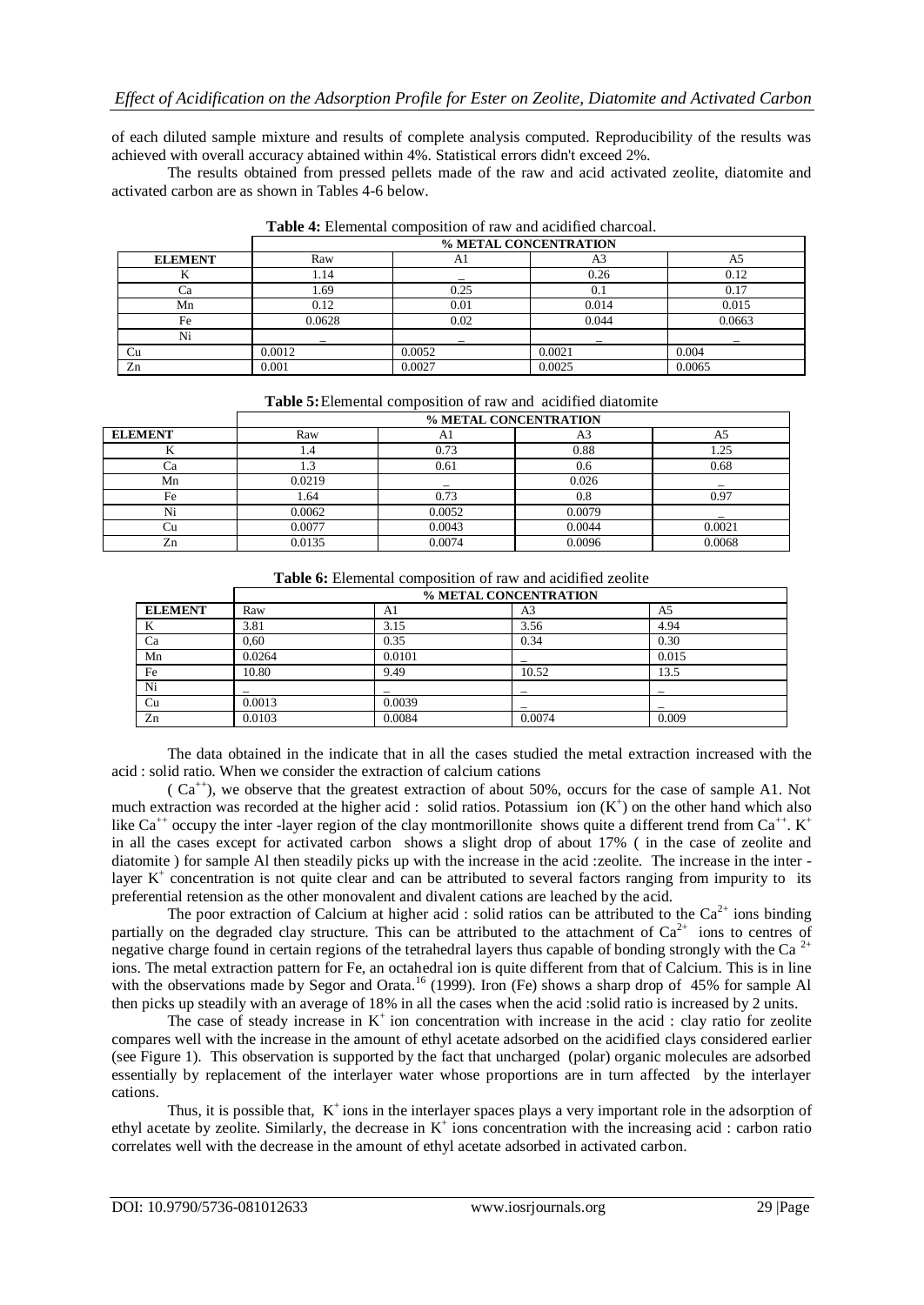#### **(v) Infra – red spectroscopic analysis of esters adsorbed in raw and acidified zeolite, diatomite and activated carbon.**

The infra red spectra of ethyl acetate in its pure state and when adsorded in raw and acid activated zeolite, diatomite and activated carbon were obtained. The pure ester was first dried for 24 hours using anhydrous calcium chloride before being analysed.

3.0mls of the ester were separately mixed with 2g of the solid and left to dry for 24 hrs. In order to ensure that the mixtures were completely dry, the dried samples were put in the oven set at  $40^{\circ}$ C for 30 minutes. Small pieces from each dry sample were uniformly ground in nujol to generate a thin clear film which was subsquently smeared and pressed in sodium chloride disks for infra red analysis. The spectra obtained are shown in Figures  $2 - 8$ .



**Figure 4:** IR spectra of ethyl acetate adsobed on acid activated zeolite.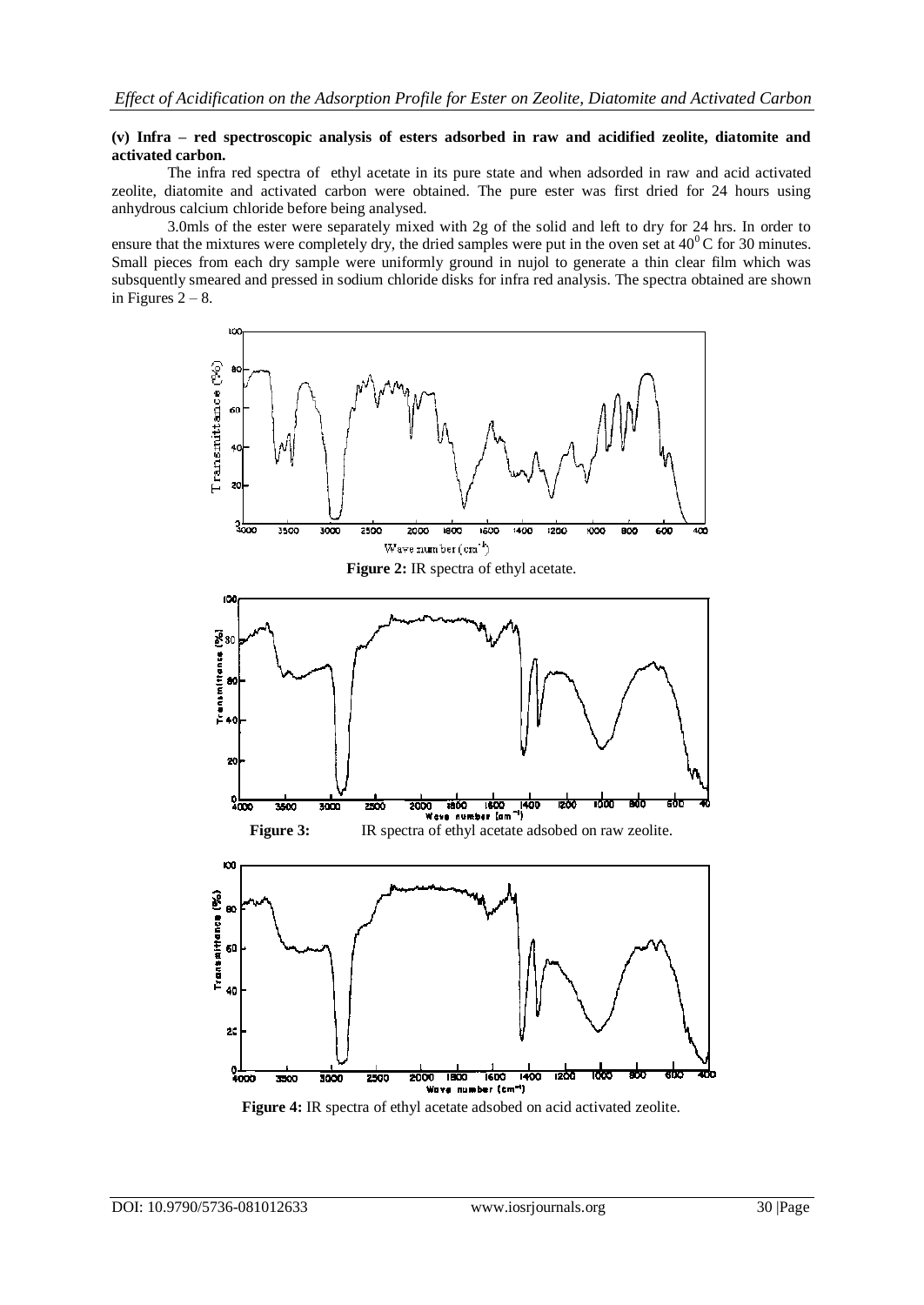

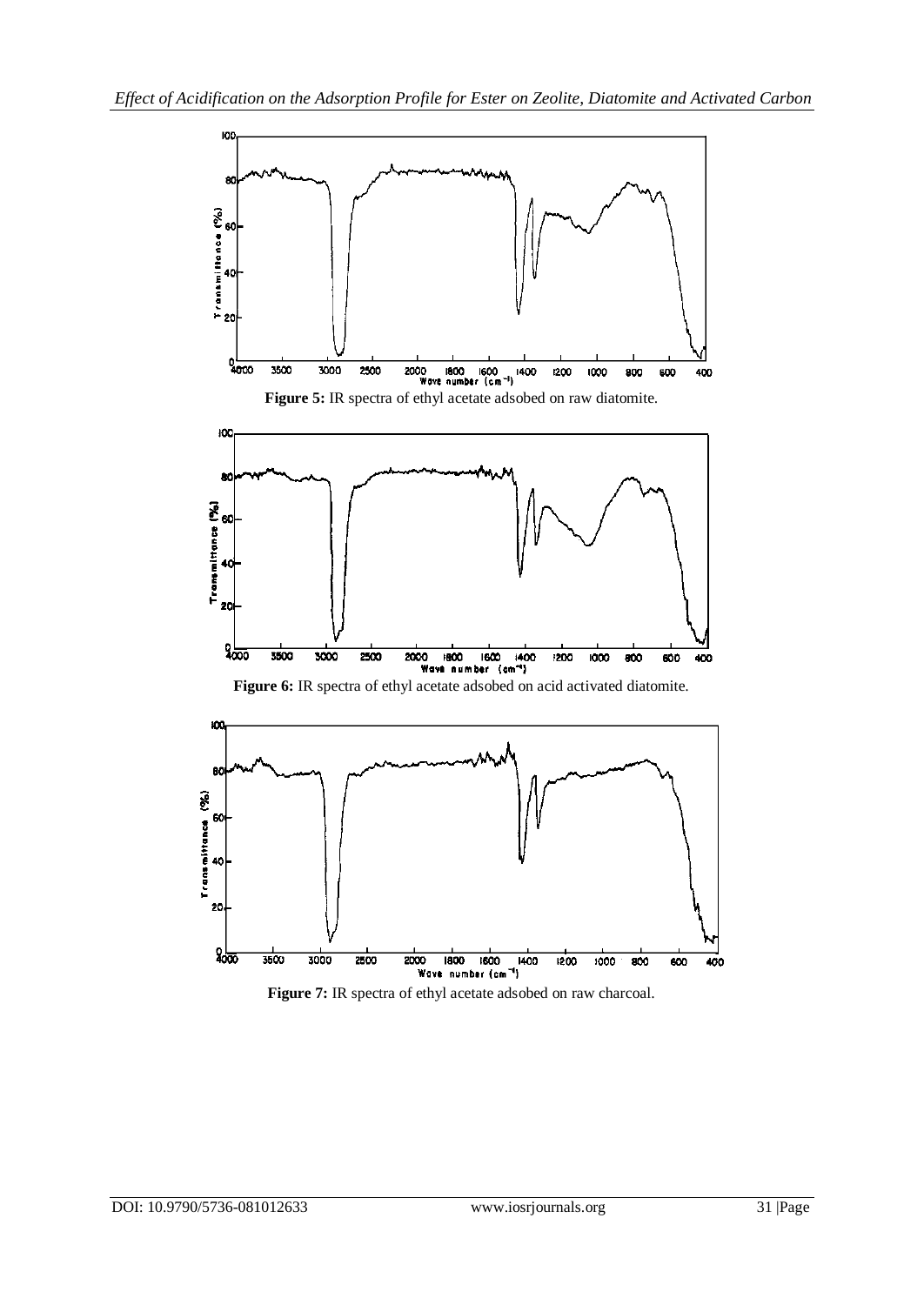

Figure 8: IR spectra of ethyl acetate adsobed on acid actvated charcoal.

The infra red spectra of the zeolite- ester complexes pressed in Sodium Chloride disks showed that the C = O stretching vibration of the adsorbed molecules shifted to a lower frequency at  $\approx$ 1590 and 1640 cm<sup>-1</sup> (see Figs. 3and 4) compared with the carbonyl band at  $1700 \text{ cm}^{-1}$  in the spectra of pure ester (see Fig. 2, ). This observations together with a change in relative absorbance values of  $\approx 3590$  cm (free hydroxyl) and  $\approx 3380$  cm<sup>-1</sup> (bonded hydroxyl) bands suggest that the carbonyl group of the esters is hydrogen bonded to hydroxyl of the silicate layer. It is however, difficult to postulate any particular mechanism of bonding. We propose that, the esters interacts through its carbonyl group either with the inter layer cation or forms a hydrogen bond with water molecule co-ordinated to the cation depending on the polarity of the cation and the hydration status of zeolite. The existence of association via water bridges was first demonstrated for pyridine adsorbed on montimonillonite<sup>17</sup> and has been shown to occur in many other systems since then. Water bridges are of the types:-

\n
$$
\text{Clay} \text{ -- } M^{n+} \text{ -- } O
$$
\n

\n\n $\text{Clay} \text{ -- } M^{n+} \text{ -- } O$ \n

\n\n $\text{Clay} \text{ -- } M^{n+} \text{ -- } O$ \n

\n\n $\text{H} \text{ -- } R$ \n

\n\n $\text{Clay} \text{ -- } M^{n+} \text{ -- } O$ \n

The first type of complex can be represented by the montmonillonite – ester system as:-

The evidence for the formation of the above structures is provided by the decrease in the vibration frequency of the C = O stretch i.e from 1700 cm<sup>-1,</sup> to 1620 cm<sup>-1</sup> the  $OH<sub>a</sub>$  bond is also shifted to a slightly higher position.

 Observations for the existence of Bronsted and Lewis acid sites were made with the raw and acid activated zeolite (see in Fig. 3 and 4.). The spectra can be interpreted as showing evidence of the chemisorption of ethyl acetate at both aprotic and protic sites. The band at  $\approx 1450 \text{cm}^{-1}$  can be considered diagnostic for the Lewis site and that at  $\approx 1550 \text{cm}^{-1}$  for the Bronsted site. The observation can be attributed to the fact that during metal extraction from tetrahedral layer, we are reducing the number of acid sites capable of undergoing isomorphous substitution i.e.  $Fe^{3+}$  for  $Si^{4+}$  in the tetrahedral layer.

 $Si<sup>4+</sup>$  is affected on acidifying the montmonillonite since acidification leads to the presence of protons on the matrix, thus increased Bronsted acidity. This is in agreement with the observations made by Segor and Orata<sup>16</sup> (1999) and Mokaya et. al.<sup>18</sup> (1992).

In the case of ethyl acetate adsorbed in acidified diatomite and activated charcoal (see Fig. 6 and 8) and in raw diatomite and raw activated charcoal, (see Fig. 5 and 7), it is interesting to note that the infra red spectra did not show the characteristic  $C = O$  stretching band near 1700 cm<sup>-1</sup> but a strong hydroxyl (bending contribution) was observed at  $\approx 1260$  cm<sup>-1</sup> and  $\approx 1410$  cm<sup>-1</sup>.